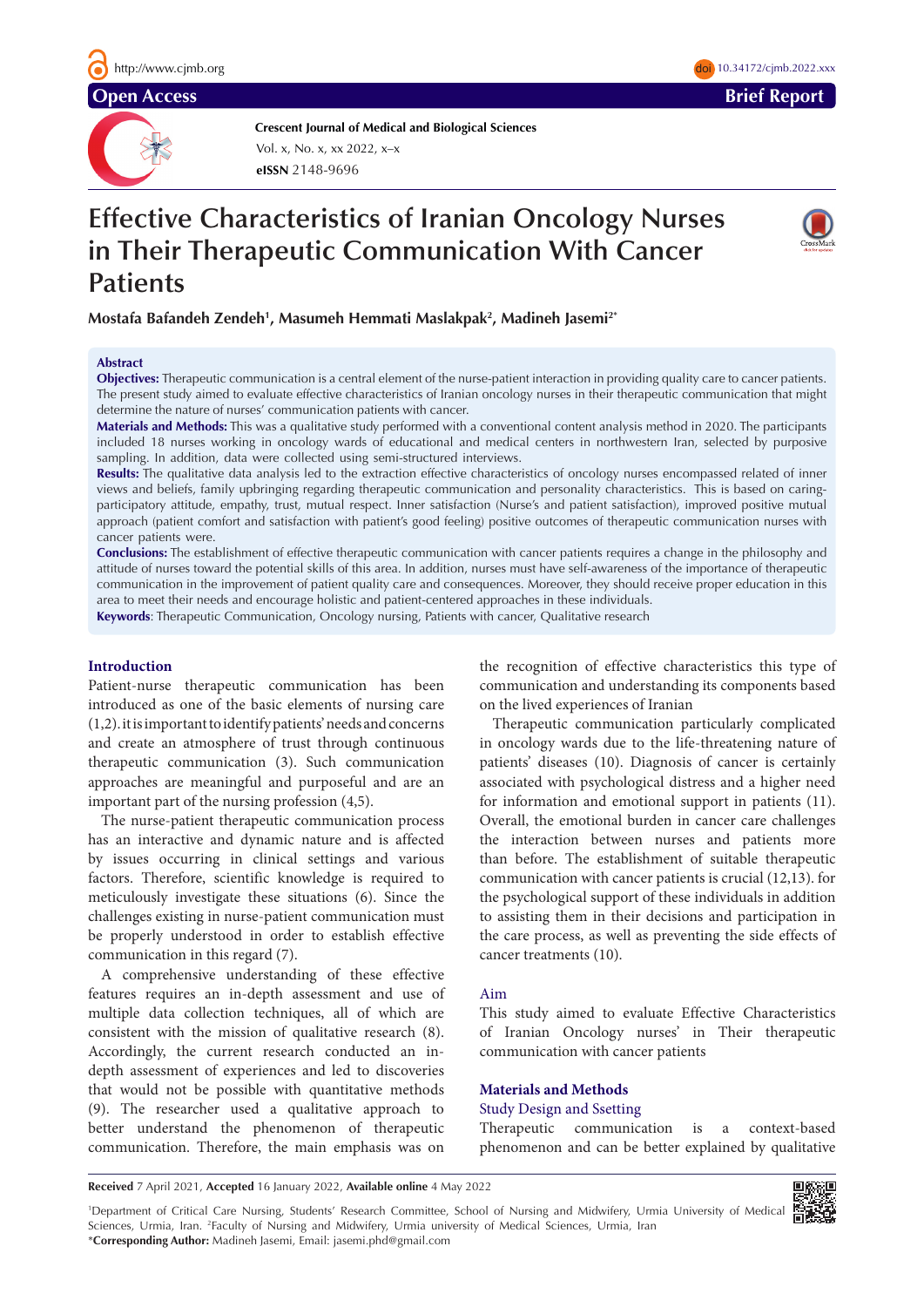studies. In this research, we applied a content analysis qualitative approach, which includes the content analysis of narrative data and is identified as a flexible approach to recognizing the subcategories and prominent patterns among themes (14). The inductive method is recommended in the absence of sufficient knowledge about a phenomenon (e.g., therapeutic communication) or knowledge sharing (to describe the data and express the dominant and main themes of participants' experiences) (15). This method encompasses three approaches of conventional, directed and summative (16). In the current research, the participants were selected from the oncology centers of Tabriz and Urmia, affiliated with Tabriz and Urmia universities of medical sciences in Northwest of Iran using conventional content analysis. In general, this technique is a mental interpretation of data and textual content prepared by a systematic coding process and the identification of categories or themes (16).

## Study Participants

First, nurses with experience in the area of therapeutic communication were selected. In the purposive sampling stage, the participants were selected based on their insights into the phenomenon. Afterwards, theoretical sampling was applied based on the results of interviews and in order to confirm the results. Sampling continued until saturation, meaning that the sampling process ended when no new code was extracted. In addition, attempts were made to diversify and enrich the process and have a more comprehensive perspective toward the phenomenon under study.

The inclusion criteria were at least one year of clinical work, sufficient experience in therapeutic communication, and willingness and ability to transfer these experiences. In fact, the selected nurses had a good experience of therapeutic communication.

In total, 8 male and 10 female subjects were selected with a mean age of 35 years and mean work experience of  $12 \pm 23$  years. The demographic characteristics of the participants are presented in Table 1. The absence of a new code or category in two consecutive interviews was considered saturation, which led to the termination of interviews. Sampling was continued until data saturation. In purposive sampling, Sampling with maximum variance was also used. And further according to data analysis with several patients with leukemia and medical oncology Was also interviewed.

# Data Collection

Conducted for nine months (March-November, 2020), the research involved in-depth, semi-structured and inperson interviews performed with a mean duration of 60 minutes (30-90 minutes). The interviews were carried out at the workplace (mostly in the room of the head nurse or the conference hall of the hospital of the participants with their request in non-shift hours) following receiving

| Table 1. Demographic Characteristics of the Participants |                  |                        |                 |        |  |
|----------------------------------------------------------|------------------|------------------------|-----------------|--------|--|
| No.                                                      | <b>Education</b> | <b>Work Experience</b> | <b>Position</b> | City   |  |
| 1                                                        | Bachelor's       | 22                     | Clinical nurse  | Urmia  |  |
| $\overline{2}$                                           | Master's         | 18                     | Faculty member  | Urmia  |  |
| 3                                                        | Bachelor's       | 15                     | Clinical nurse  | Urmia  |  |
| $\overline{4}$                                           | Bachelor's       | 25                     | Clinical nurse  | Urmia  |  |
| 5                                                        | Bachelor's       | 3                      | Clinical nurse  | Tabriz |  |
| 6                                                        | Bachelor's       | 6                      | Clinical nurse  | Tabriz |  |
| 7                                                        | Bachelor's       | 12                     | Clinical nurse  | Urmia  |  |
| 8                                                        | Bachelor's       | 21                     | Clinical nurse  | Tabriz |  |
| 9                                                        | Bachelor's       | 9                      | Clinical nurse  | Tabriz |  |
| 10                                                       | Bachelor's       | 13                     | Clinical nurse  | Tabriz |  |
| 11                                                       | Bachelor's       | 6                      | Clinical nurse  | Urmia  |  |
| 12                                                       | Master's         | 21                     | Clinical nurse  | Urmia  |  |
| 13                                                       | Bachelor's       | 8                      | Clinical nurse  | Urmia  |  |
| 14                                                       | Bachelor's       | 10                     | Clinical nurse  | Urmia  |  |
| 15                                                       | Master's         | 13                     | Clinical nurse  | Tabriz |  |
| 16                                                       | PhD              | 6                      | Faculty member  | Urmia  |  |
| 17                                                       | Bachelor's       | $\overline{4}$         | Clinical nurse  | Tabriz |  |
| 18                                                       | Bachelor's       | 8                      | Clinical nurse  | Tabriz |  |

informed consent. After the warm-up phase, which was mainly carried out to reduce the subjects' stress and create an atmosphere of trust, interviews continued about the research topic. The questions were related to the participants' experience of therapeutic communication and started with the following item: "what do you do to communicate patients with cancer?". However, given the abstract nature of the subject, more attempts were made to focus on the topic by using more objective and detailed questions. For instance, if the participants referred to the importance of family upbringing in nurses' inclination toward care behaviors, the following question would be asked: "Could you please share your experiences about your parents' teachings and suggestions about patient care?". In terms of the background factors affecting therapeutic communication with cancer patients, the subjects were asked: "based on your experience, what are the background factors for establishing therapeutic communication with cancer patients?".

The interviews were recorded and transcribed verbatim with the permission of the participants. It is notable that all 18 interviews were carried out by the (MJ and MBZ) research team. The next interviews were made with some of the primary participants and to confirm the initial interviews or clarify possible ambiguities. The interviews continued until complete data saturation, meaning that no new idea, concept or category was obtained from three consecutive interviews.

In addition, the researchers used in-field notes to better interact with the research setting and participants and carry out real data analysis. In this study, in-field notes were made immediately after interviews, which provided an opportunity for confirming the mental and emotional reactions of participants.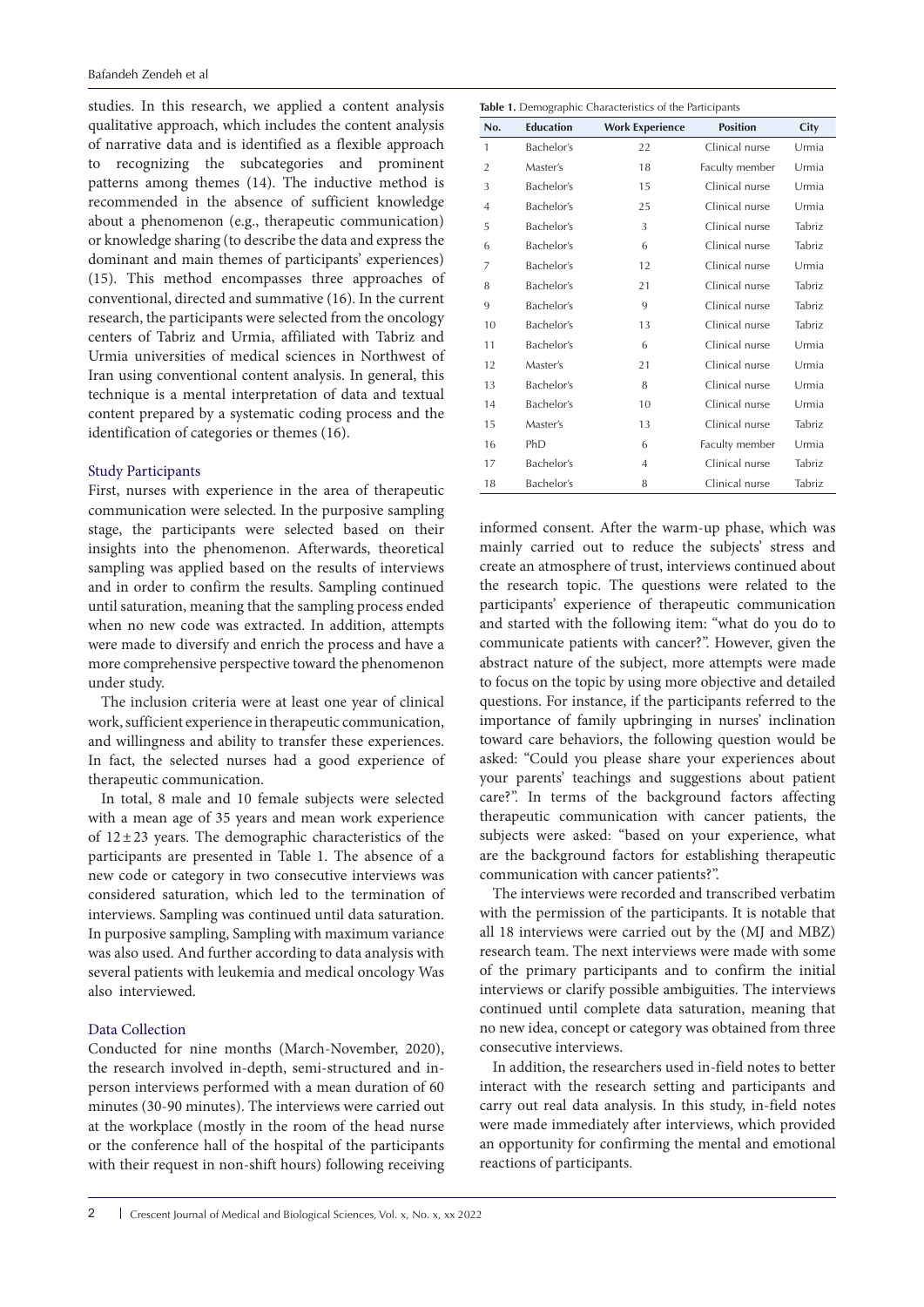# Data Analysis

Data were collected using a conventional content analysis method, and data analysis was carried out applying a method by Lundman and Graneheim. In this technique, a full interview was considered as an analysis unit, which refers to the notes that must be analyzed and coded. The researchers listened to the recorded interviews several times and transcribed them word by word. Paragraphs, sentences and words were considered as semantic units; a semantic unit is a set of words and sentences that are related to each other in terms of content and are classified based on content and context (17). The written texts were examined several times to highlight the words containing the key concepts or semantic units and to extract the original codes. Afterwards, the codes were checked several times in a continuous process from code extraction to tagging. Following that, similar codes were integrated, categorized, and tagged to obtain subcategories. Ultimately, the extracted subcategories were compared and integrated with each other (if possible) to form the main categories or themes (17).

#### Assessing Data Accuracy and Stability

In this research, Guba and Lincoln criteria were used to ensure the accuracy and consistency of research data. In addition, the credibility of the data was assessed using the techniques of member review and long-term interaction. In addition, data were evaluated by an external researcher (external assessment process). Moreover, the triangulation method was used to control dependability, and the audit trail technique was exploited to achieve confirmability. In this regard, all stages of the research, especially the stages of data analysis, were accurately recorded to assist other researchers in pursuing this work in the future. The transferability of results was also exhibited by presenting a rich description of the content research report of interviews with selected quotes from specific participants. In addition, in-field notes helped the researcher to confirm the accuracy of the information during the data analysis process (18).

# **Results**

After the classification of the results of the interviews, we identified three main categories as Effective Characteristics in establishing therapeutic communication between

nurses and patients with cancer, including: 1) "individual views/inner beliefs", 2)" family upbringing regarding nurses' therapeutic communication", and 3)" nurses' personality traits", which required special attention and led to the emergence of the main theme of "nurses' input reserves" (Table 2).

Inner satisfaction (nurse's and patient satisfaction), improved positive mutual approach (patient comfort and satisfaction with patient's good feeling) positive outcomes of therapeutic communication nurses with cancer patients were.

Facilitating and inhibiting factors are considered as pre-factors (pre) (challenging professional practice environment for nurses, effective characteristics of oncology nurses, insufficient attention in clinical education, reflection of structural characteristics in behavioral interactions) and strategies used by nurses according to these post-factors (post) (individual improvement and continuous learning, matching the nurse's attitude and practice with the patient, being a canopy for patients suffering from cancer).

#### Input Reserves: Backgrounds of Therapeutic Communication

The intrinsic and inner capacities of nurses are one of the important and effective factors that play an important role in their inclination toward therapeutic communication with patients in oncology clinical settings. Nurses have different capacities since, despite their many human similarities, people have unique characteristics and their inner views and beliefs are different from each other. All of these characteristics can lay the foundation for their preparedness and affect their care techniques. Based on the experiences of participants, "individual views/inner beliefs", "family upbringing regarding nurses' therapeutic communication" and "nurses' personality traits" were identified as subsets of this topic.

# Individual Views/Inner Beliefs

The codes extracted from the interviews led to the emergence of three subcategories of "religious teachings facilitating communication with the patient", "the precedence of ethical principles in communication" and "compunction/(conscience) communication mediator between nurses and patients". The relationship among the four subcategories led to the formation of one of the

**Table 2.** Categories, Subcategories, and Codes Extracted From the Interview Analysis

| <b>Core Category</b>             | Subcategories (1)                                        | <b>Primary Concepts</b>                                       |
|----------------------------------|----------------------------------------------------------|---------------------------------------------------------------|
|                                  |                                                          | Religious teachings facilitating communication                |
|                                  | Inner views and beliefs                                  | The precedence of ethical principles in communication patient |
| Effective characteristics of     |                                                          | The voice of conscience                                       |
| Iranian oncology nurses in their | Family upbringing regarding<br>therapeutic communication | Being a good role model for communication                     |
| therapeutic communication with   |                                                          | The role of parents in the socialization of the individual    |
| cancer patients                  | Personality characteristics                              | Self-control                                                  |
|                                  |                                                          | Humanitarian personality                                      |
|                                  |                                                          | Observance of patients' interactive rights                    |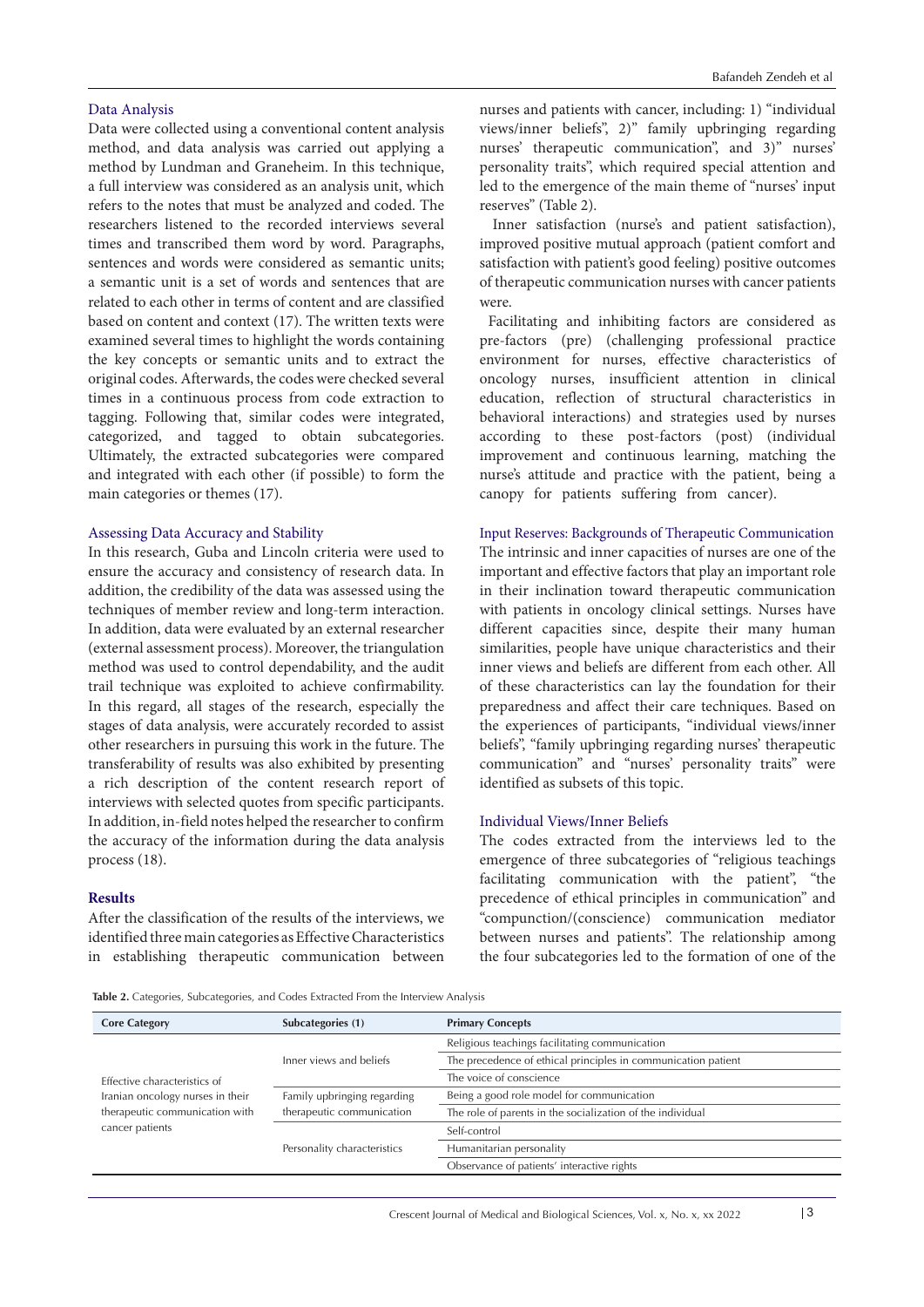main categories entitled "individual views/inner beliefs". According to these subcategories, despite the shortcomings in providing spiritual care to these patients, the mentioned factors encouraged nurses to be sensitive to their pain and discomfort through interaction with them, which ultimately led to effective therapeutic communication.

#### Religious Teachings Facilitating Communication

Cognitive, behavioral, and especially religious education is a cost-effective, influential, and safe way to help nurses communicate, especially with cancer patients. According to the participants, following the religious teachings and instructions played an important role in establishing good nurse-patient communication. The subjects extremely emphasized Islam's request for helping one another, which was one of the main factors for proper nurse-patient communication.

*"Some things stem from our religious. I think that they are involved in the patient care process. In our religion, it is important to help each other."* (P-7)

According to the subjects, the recommendations of the Imams and the religious elders have persuaded nurses to fulfill their orders in communicating with the patient and providing quality nursing care. In this respect, one of the participants declared:

*"Our Imams have said obliged us to help those in need, emphasizing that those not listening to the request for help will not be from them. Therefore, I want to meet all needs of cancer patients."* (P-11)

#### The Precedence of Ethical Principles in Communication

Adherence to ethics is important in all professions, especially nursing. The spiritual behavior of oncology nurses along with their moral accountability was one of the features of this category. According to the subjects, issues such as respecting human rights, the right to life and choice, respecting the dignity of patients and respectful behavior and priority of the nurse's moral behavior played a role in the optimization of patient care. In fact, these factors were introduced to improve the condition of patients and facilitate their recovery process.

*"In caring for patients, I always try to be more ethical. I have realized that taking care of these patients and the way we treat them is more important than other groups of patients. Lack of proper ethical communication will result in unfavorable patient care.*" (P-9)

Another subject mentioned: *"nursing profession is inherently valuable and ethical, and nursing care quality extremely depends on the performance of nurses, especially in cancer patients. I also try to adhere to these behaviors."*  (P-4)

# Compunction (Conscience) Communication Mediator Between Nurses and Patients

A data analysis introduced compunction as one of the most important and effective background factors that encourage

nurses to establish proper therapeutic communication with cancer patients. Known as conscience, compunction forces the nurse not to be indifferent to the patient and makes them use proper techniques to care for the person. In this regard, one of the participants expressed:

"*A nurse must pay proper attention and have interest in patient care. They should act like they are taking care of one of their own loved ones. In addition, they should draw all their attention to patient care and take care of the patient's affairs based on physicians' orders and eliminate their problems."* (P-11)

Another participant stated the necessity of performing behavioral care correctly by performing the assigned tasks on time and not being negligent and underemployed in the workplace.

*"My conscience and peace of mind that comes from helping patients encourage me to more focus on their needs."* (P-8)

# Family Upbringing Regarding Nurses' Therapeutic Communication

According to the results, one of the issues affecting nurses' therapeutic communication with cancer patients was family upbringing, which included the subcategories of "parents as good role models for the communicative role of nurses" and "role of parents in the socialization of individuals". The family plays an undeniable role in all aspects of life and is recognized as one of the most important units that teach ethical values to the person. Any role that families play in educating and shaping their children's morals directly affects society. Most subjects mentioned the importance of the role of family upbringing in nurses' behavior and mood. According to the subjects, family upbringing plays a significant role in how nurses deal with patients and might have even normalized helping others.

# Parents as Good Role Models for Communicative Role of Nurses

According to the experiences of the participants, parents are an important role model for the communicative role of nurses with cancer patients. In fact, parents have encouraged their children to help others since childhood, and children have attempted to emulate the behaviors of their parents and treat patients in need of their help warmly. In this regard, one of the participants claimed:

*"I learned from my parents to help others. I also learned to help others, whether this person is my brother or a patient.*" (P-6)

From the perspective of nurses, they emulated their brothers and sisters in addition to their parents and learned from them.

*"We have been brought up in the same family and learn behaviors such as helping others from our parents. In fact, our proper relationship with our brothers and sisters has helped us in the way we treat patients."* (P-10)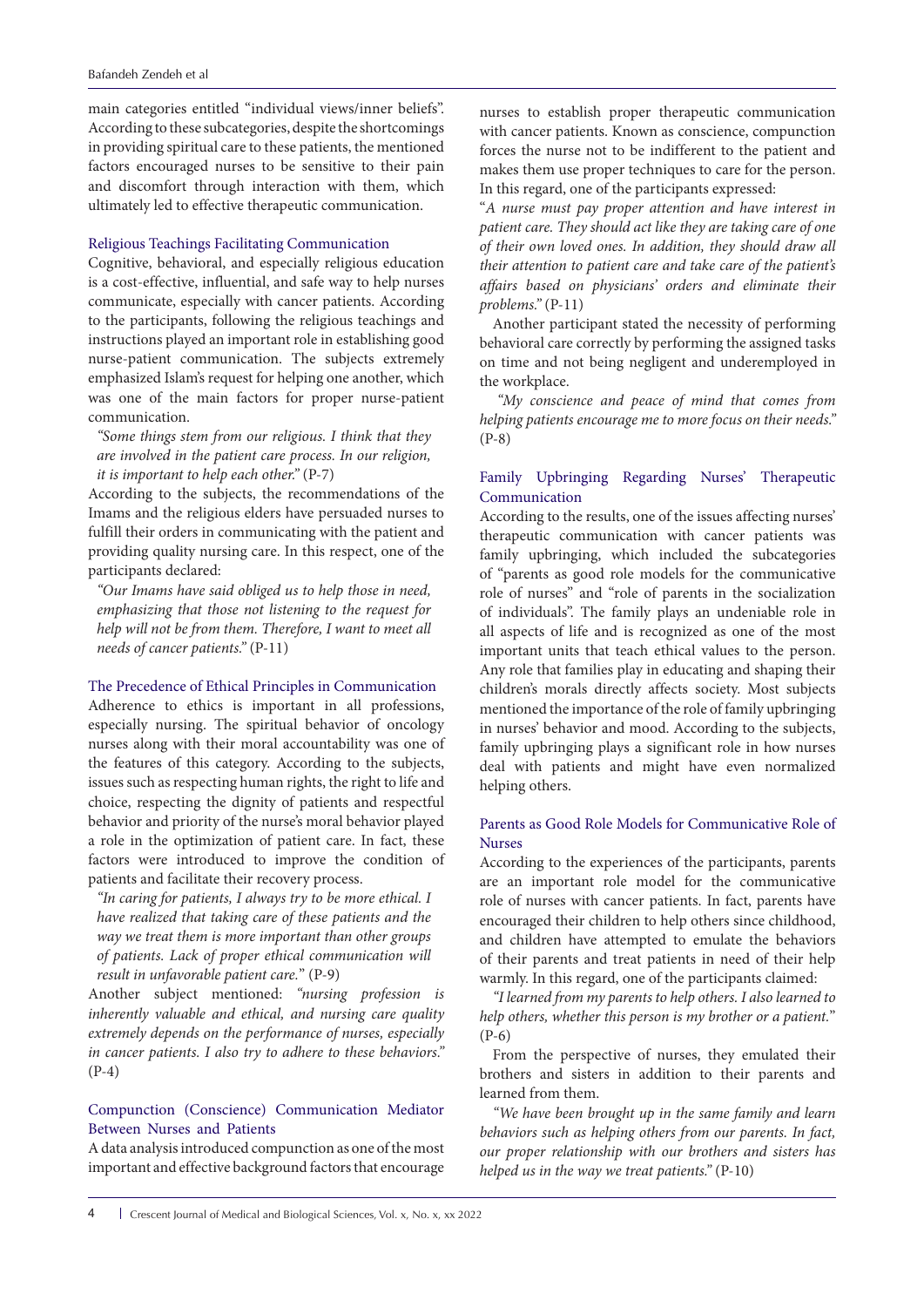#### Role of Parents in Socialization of Individuals

The family plays the most important role in the social growth of people, teaching them the skills required for communication. In other words, this type of training helps the person more easily interact with others and properly develop social communication skills. In the present study, the experience of most participants revealed the impact of the psychological-social atmosphere in the family on the formation of professional behaviors in nurses. Proper parenting leads to the development of nurses' personalities. In this regard, participant 5 affirmed:

*"The psychological atmosphere of the family affects nurses' social and professional behavior in the workplace. In my opinion, the personality of each person is shaped by family education from childhood. In fact, people's type of communication is formed in the family."*

Another participant asserted:

*"Not only parents' beliefs and type of behavior, but also the way they treat each other and their children can affect the formation of nurses' social behavior in relation to the patient and others.*" (P-15)

#### Nurses' Personality Traits

In addition to the above-mentioned belief-educational factors, nurses' personality traits play an important role in their therapeutic communication with cancer patients. In fact, this concept is one of the main categories of the present study. According to the data, some of the nurses' personality traits such as self-control in patient care, humane personality and observance of the patients' interactive rights help nurses to protect patients' rights and improve patients' interest by providing appropriate care.

#### Nurses' Self-control in Patient Care

Self-control is an essential aspect of nurses' professional life and is rooted in a person's cultural background. It is an important factor for establishing effective therapeutic communication between nurses and cancer patients. According to the participants, providing the best response, accuracy and precision in work by controlling emotions and mutual understanding of these patients were some examples of the nurses' spirit in dealing with cancer patients. In this regard, participant 3 marked:

"*Working with cancer patients as its own specific stress and difficulties. You have to be mentally prepared to deal with their problems and must provide the best care while constantly understanding the conditions of these individuals."* (P-3)

Another participant stated:

*"Using self-realization (self-awareness and selfmanagement), I have always tried not to disappoint myself or my patients as an oncology nurse.*" (P-8)

# Humane Personality of Nurses

Another personality trait of nurses that affected their

therapeutic communication with cancer patients was their view of the patient as a human being and their attention to human values and altruism. In fact, nurses dedicated all efforts to meet the needs of patients with appropriate behaviors regardless of their race, ethnicity and social and economic status.

*"When we consider patients as human beings and value them, we attempt to provide the best services and treat them with acceptable dignity. We accept patients with any conditions and it does not matter which city or village they are coming from.*" (P-1)

Another participant (P-5) mentioned the importance of the human dimension of care, emphasizing that "*nurses deal with humans, not objects. Therefore, they attempt not to be negligent in the care process of patients.*"

# Observance of Patients' Interactive Rights

Observance of patients' rights is one of the most important components of providing humane and ethical care. Participating nurses stated that they tried to provide real patient-centered care properly by establishing appropriate therapeutic communication. In addition, they provided fair access to services without discriminating between patients.

"*I try to provide equal and balanced care for patients by setting and budgeting time and mentality, which has played a key role in the formation of my relationship and its continuity."* (P-13)

Another participant expressed:

"*Cancer patients are all similar to each other and can be distinguished. You have to put everybody in the same cup, meaning that you cannot discriminate between them in none of the areas of care, communication and giving love…"* (P-14)

## **Discussion**

According to the results, "individual views/inner beliefs", "family upbringing regarding nurses' therapeutic communication" and "nurses' personality traits" were identified as the effective characteristics nurses in Their therapeutic communication with cancer patients. In fact, these factors were introduced as the main categories and subcategories of the research.

One of the most important aspects of therapeutic communication between nurses and cancer patients is their capacities in terms of individual views and inner beliefs. According to the participants, this background factor is different in each person and encourages nurses to care for patients with more motivation, commitment, and belief, which has been mentioned in other studies (19-21). Based on the subjects' experience, nurses' religious teachings are one of the important individual beliefs affecting care. In this regard, we can refer to cultural differences between Islamic societies and other communities. Given the dominance of Islam in the former, nurses consider themselves obligated to follow religious precepts in many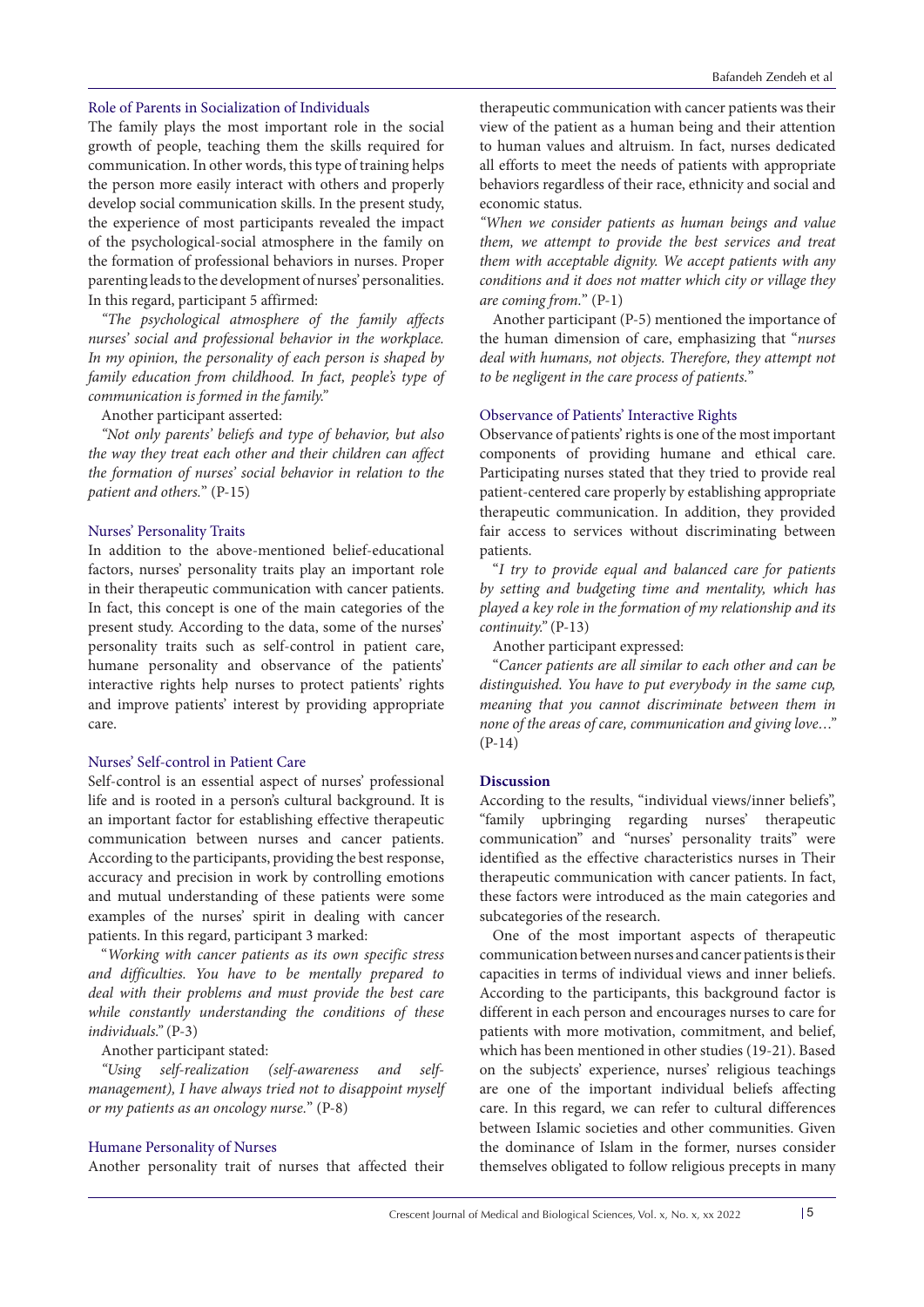of their behaviors and practices in relation to the patient. In a research entitled "Islamic values and nursing practice in Kuwait", Atkinson concluded that religion and religious teachings played an important role in nursing care (22, 23). Accordingly, nurses feel ethically obligated to be sensitive to patients' discomfort and alleviate their pain by establishing proper communication (24). In fact, the nurse's conscience forces them to do what feels right for the patient (25). Therefore, the research findings highlighted the response to compunction as a communicative mediator between nurses and patients.

Another theme extracted from the data was "family upbringing regarding nurses' therapeutic communication", which was related to having a role model in this area. From birth, this role is performed by parents or other family members. According to the results, nurses highlighted this type of experience. In this respect, Firth-Cozens and Cornwell mentioned that many people who enter the medical profession have learned these behaviors from their parents or other family members (26). According to the results, the ability to communicate and participate in collective activities might be the most obvious example of the sociability of a person. The family is the main cause of the socialization of children, and, as professional people, nurses are no exception. This issue affects the individual and social life of all people (27,28), and our findings approved this conclusion based on the experiences of participants (29,30).

In the present research, nurses' self-control in patient care, humanitarian personality, and adherence to interactive rights of patients were identified as nurses' personality traits affecting their therapeutic communication with cancer patients. Other studies have also emphasized the impact of personality traits on nurses' intention to establish therapeutic communication with patients (31,32). Subbiah Rashed et al realized the importance of self-awareness in nurses' personality and professional development regarding establishing effective nurse-patient communication and improving nursing skills to gain more self-control. In addition, its importance in nursing and nurse-patient therapeutic communication and its evolving nature is doubled in this area (33,34). Many nurses enter the field of nursing with humanitarian and self-sacrificing goals to help and care for others (35,36). One is encouraged to take steps toward supporting and caring for others consciously by this type of thinking, which shows respect for humanity (37,38). Fattahi Masoom et al also pointed out the role of Iranian nurses in adherence to the interactive rights of patients in various situations (39). These people have had the biggest participation in the development of justice in care by not discriminating between patients. In addition, they have played a considerable role in patients' treatment and recovery (40,41).

## Limitations of the Study

Since the present research only focused on therapeutic

communication of oncology nurses, it is recommended that further research be conducted on therapeutic communication with cancer patients in different cultures using qualitative and quantitative approaches. The therapeutic relationship between nurses and cancer patients is the key to positive outcomes, which will increase knowledge in this field. By using this approach, nurses can pay the necessary amount of attention to patients' psychological needs in addition to focusing on their physical care.

# **Conclusions**

Researchers of the present study gained insight into the background factors affecting nurses' therapeutic communication with cancer patients. According to the results, individual views/inner beliefs, family upbringing, and nurses' personality traits were crucial for gaining the skill to communicate with cancer patients. However, more efforts must be dedicated to increasing nurses' capacities and laying the proper foundation by encouraging them. Our findings could be the harbinger of topics of more complete studies. In fact, nursing researchers can apply our findings to find strategies for developing potential nursing capacities. Therefore, given nurses' understanding of the importance of therapeutic communication, they must be more aware of their potential abilities and personal attitudes.

#### **Authors' Contribution**

The study was designed by MJ, MHM and MBZ. MBZ participated as the main interviewer. The initial deductive data analysis was done by MBZ and used as validation of the analysis carried out by MJ and MHM. The final data analysis of the interviews was discussed and consented to by all authors. A first draft of the article was developed by MBZ and MHM. All authors then contributed to this, and finalized it together. MBZ was responsible for the final draft of the manuscript. All authors read and approved the final manuscript.

#### **Conflict of Interests**

The authors declare that they have no competing interests.

#### **Ethical Issues**

The present research was approved by the ethics committee of Urmia University of Medical Sciences with the code of IR.UMSU. REC.1398.288, and the necessary permissions were received before enrolling the participants into the research. Before interviews, the objectives were ex-plained, and the subjects were ensured of the confidentiality terms regarding their personal in-formation. In addition, the participants were allowed to leave the study at any time. Notably, in-formed consent was obtained from all subjects prior to the research.

#### **Financial Support**

This study was funded by the Research Department of Urmia University of Medical Sciences, which had no role in the design of the study, data collection, analysis, interpretation of data, or writing the manuscript.

#### **Acknowledgments**

This study is part of a PhD dissertation approved and funded by the Office of Vice Chancellor for Research Of Uremia University of Medical Sciences. The researchers would like to thank the authorities of School of Nursing and Midwifery, Urmia University of Medical Sciences, as well as the participants for their kind cooperation.